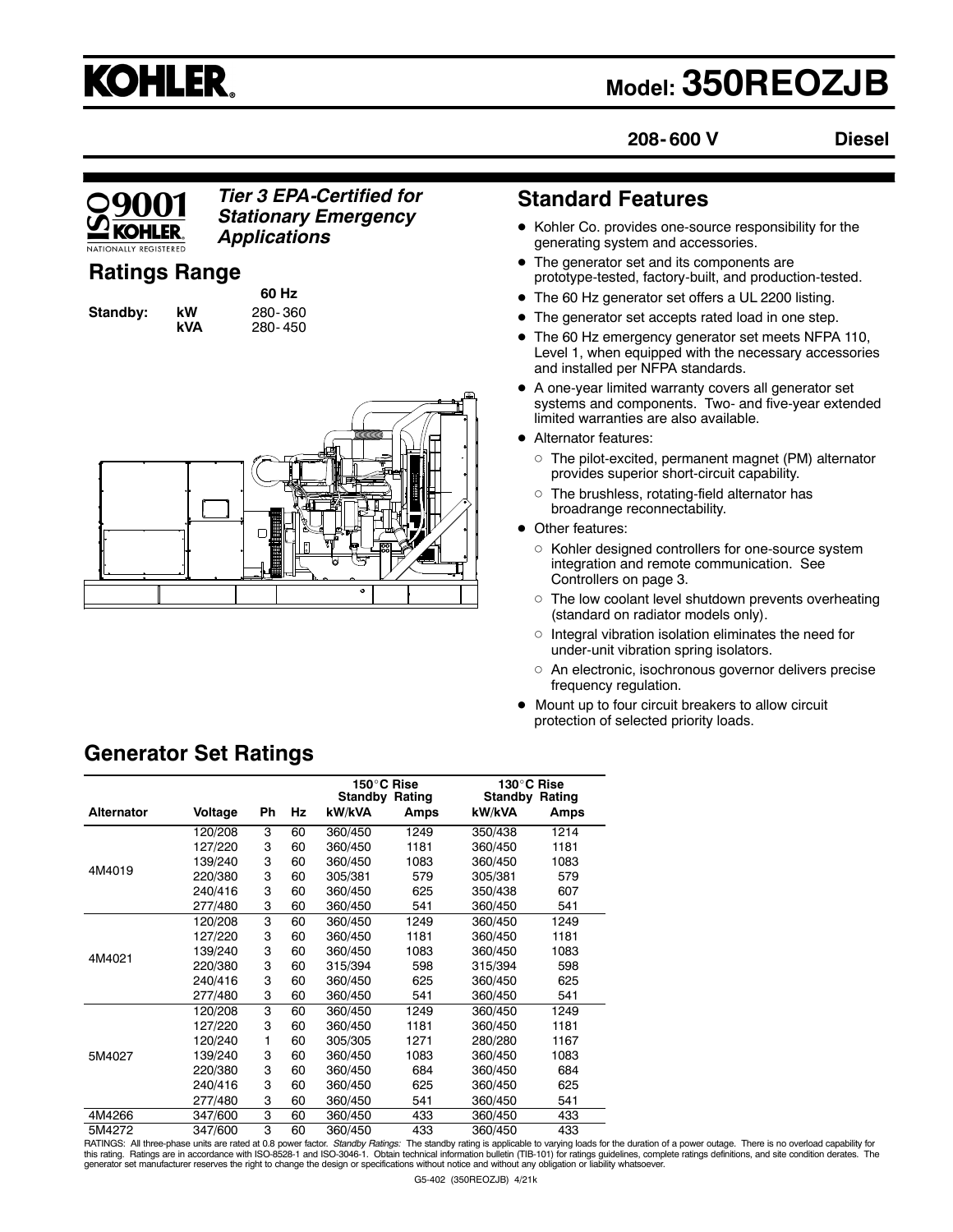# **Alternator Specifications**

| <b>Specifications</b>      |                                          | <b>Alternator</b>                              |  |
|----------------------------|------------------------------------------|------------------------------------------------|--|
| Type                       |                                          | 4-Pole, Rotating-Field                         |  |
| Exciter type               |                                          | Brushless, Permanent-<br>Magnet, Pilot Exciter |  |
| Leads: quantity, type      |                                          | 12, Reconnectable                              |  |
|                            |                                          | 4.600 V                                        |  |
| Voltage regulator          |                                          | Solid State, Volts/Hz                          |  |
| Insulation:                |                                          | NFMA MG1                                       |  |
| Material                   |                                          | Class H, Synthetic,<br>Nonhygroscopic          |  |
| Temperature rise           |                                          | 130°C, 150°C Standby                           |  |
| Bearing: quantity, type    |                                          | 1, Sealed                                      |  |
| Coupling                   |                                          | <b>Flexible Disc</b>                           |  |
| Amortisseur windings       |                                          | Full                                           |  |
| Rotor balancing            |                                          | 125%                                           |  |
|                            | Voltage regulation, no-load to full-load | <b>Controller Dependent</b>                    |  |
| One-step load acceptance   |                                          | 100% of Rating                                 |  |
| Unbalanced load capability |                                          | 100% of Rated Standby<br>Current               |  |
| Peak motor starting kVA:   |                                          | (35% dip for voltages below)                   |  |
| 480 V                      | 4M4019 (12 lead)                         | 1750                                           |  |
| 480 V                      | 4M4021 (12 lead)                         | 1725                                           |  |
| 480 V                      | 5M4027 (12 lead)                         | 1550                                           |  |
| 600 V                      | 4M4266 (4 lead)                          | 1300                                           |  |
| 600 V                      | 5M4272 (4 lead)                          | 1750                                           |  |

- $\bullet$  NEMA MG1, IEEE, and ANSI standards compliance for temperature rise and motor starting.
- Sustained short-circuit current of up to 300% of the rated current for up to 10 seconds.
- Sustained short-circuit current enabling downstream circuit breakers to trip without collapsing the alternator field.
- Self-ventilated and dripproof construction.
- Superior voltage waveform from a two-thirds pitch stator and skewed rotor.
- $\bullet$  Brushless alternator with brushless pilot exciter for excellent load response.

## **Engine**

# **Application Data**

#### **Engine Electrical**

| <b>Engine Specifications</b>                                                  |                                   | <b>Engine Electrical System</b>                                   |                            |
|-------------------------------------------------------------------------------|-----------------------------------|-------------------------------------------------------------------|----------------------------|
| Engine manufacturer                                                           | John Deere                        | Battery charging alternator:                                      |                            |
| Engine model                                                                  | 6135HFG84B                        | Ground (negative/positive)                                        | Negative                   |
| Engine type                                                                   | 4-Cycle, Turbocharged,            | Volts (DC)                                                        | 24                         |
|                                                                               | Charge Air-Cooled                 | Ampere rating                                                     | 60                         |
| Cylinder arrangement                                                          | 6, Inline                         | Starter motor rated voltage (DC)                                  | 24                         |
| Displacement, L (cu. in.)                                                     | 13.5 (824)                        | Battery, recommended cold cranking                                |                            |
| Bore and stroke, mm (in.)                                                     | $132 \times 165 (5.2 \times 6.5)$ | amps (CCA):                                                       |                            |
| Compression ratio                                                             | 16.0:1                            | Qty., CCA rating each                                             | Two, 925                   |
| Piston speed, m/min. (ft./min.)                                               | 594 (1950)                        | Battery voltage (DC)                                              | 12                         |
| Main bearings: quantity, type                                                 | 7, Replaceable Insert             | <b>Fuel</b>                                                       |                            |
| Rated rpm                                                                     | 1800                              | <b>Fuel System</b>                                                |                            |
| Max. power at rated rpm, kWm (BHP)                                            | 401 (538)                         | Fuel supply line, min. ID, mm (in.)                               | 13 (0.50)                  |
| Crankshaft material                                                           | <b>Forged Steel</b>               | Fuel return line, min. ID, mm (in.)                               | 10(0.38)                   |
| Valve material                                                                |                                   | Max. lift, fuel pump: type, m (ft.)                               | Electronic 2.1 (6.8)       |
| Intake/Exhaust                                                                | Nickel-Chromium Head              | Max. fuel flow, Lph (gph)                                         |                            |
|                                                                               | Chromium-Silicone Stem            | Max. return line restriction, kPa (in. Hg)                        | 180.6 (47.7)<br>35(10.3)   |
| Governor: type, make/model                                                    | <b>JDEC Electronic L15</b>        |                                                                   |                            |
| Frequency requlation, no-load to full-load                                    | <b>Isochronous</b>                | Fuel prime pump<br>Fuel filter                                    | Electronic                 |
| Frequency requlation, steady state                                            | ±0.25%                            |                                                                   |                            |
| Frequency                                                                     | Fixed                             | Secondary                                                         | 2 Microns @ 98% Efficiency |
| Air cleaner type, all models                                                  | Dry                               | Primary                                                           | 10 Microns                 |
| <b>Exhaust</b>                                                                |                                   | <b>Water Separator</b>                                            | Yes                        |
|                                                                               |                                   | Recommended fuel                                                  | #2 Diesel                  |
| <b>Exhaust System</b>                                                         |                                   | Lubrication                                                       |                            |
| Exhaust manifold type                                                         | Dry                               | <b>Lubricating System</b>                                         |                            |
| Exhaust flow at rated kW, m <sup>3</sup> /min. (cfm)                          | 68 (2387)                         | Type                                                              | <b>Full Pressure</b>       |
| Exhaust temperature at rated kW, dry<br>exhaust, $^{\circ}$ C ( $^{\circ}$ F) |                                   | Oil pan capacity, $L$ (qt.) $\S$                                  | 40.0 (42.3)                |
|                                                                               | 547 (1017)                        | Oil pan capacity with filter, $L$ (qt.) $\S$                      | 42.0 (44.4)                |
| Maximum allowable back pressure,<br>kPa (in. Hg)                              | Min. 4 (1.2)<br>Max. 7.5 (2.2)    | Oil filter: quantity, type $\S$                                   | 1, Cartridge               |
| Engine exhaust outlet size, mm (in.)                                          | See ADV drawing                   | Oil cooler                                                        | Water-Cooled               |
|                                                                               |                                   | ş<br>Kohler recommends the use of Kohler Genuine oil and filters. |                            |

G5-402 (350REOZJB) 4/21k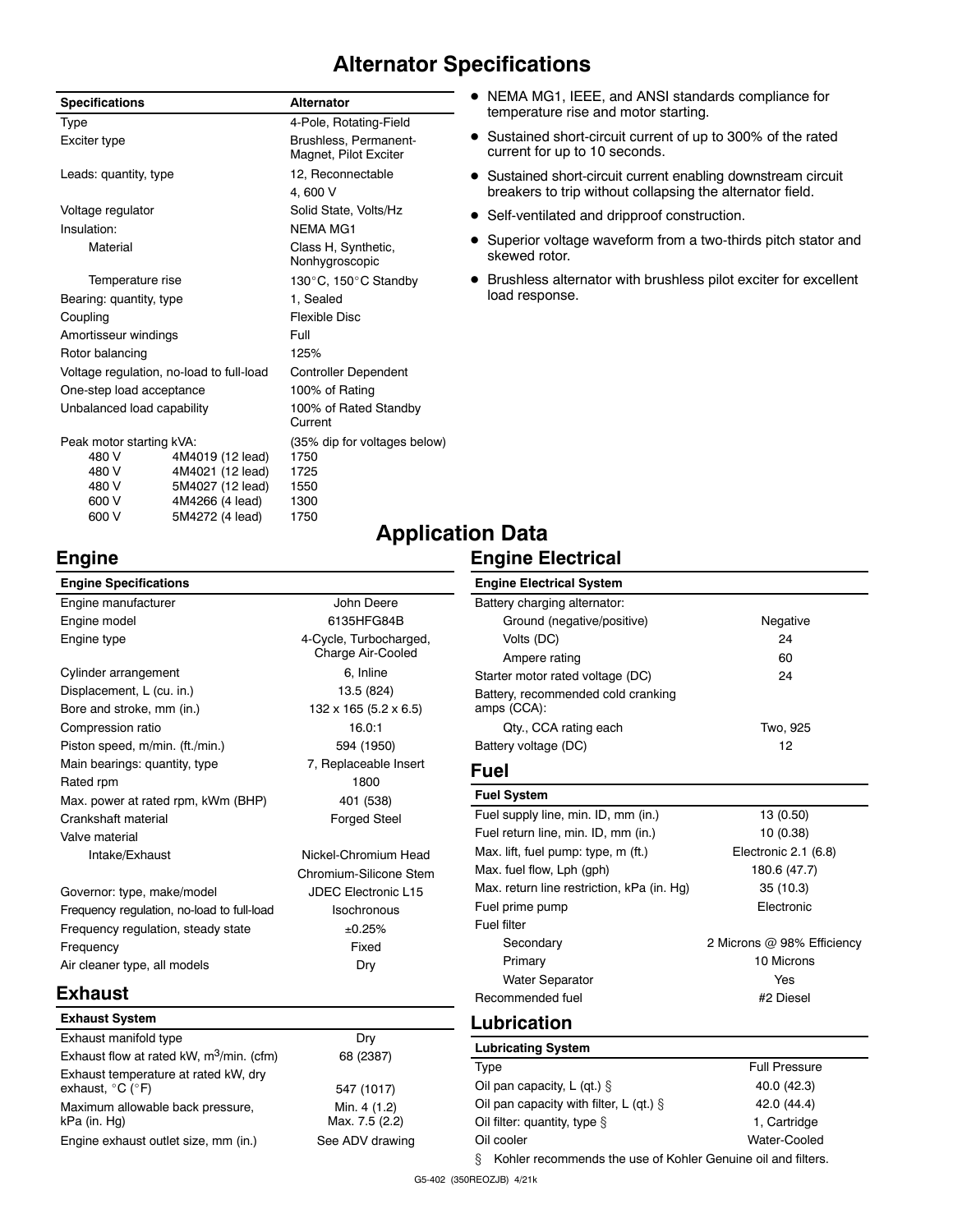# **Application Data**

#### **Cooling**

| <b>Radiator System</b>                                                                       |             |
|----------------------------------------------------------------------------------------------|-------------|
| Ambient temperature, °C (°F)*                                                                | 50 (122)    |
| Engine jacket water capacity, L (gal.)                                                       | 18 (4.8)    |
| Radiator system capacity, including<br>engine, L (gal.)                                      | 67.2 (17.8) |
| Engine jacket water flow, Lpm (gpm)                                                          | 400 (106)   |
| Heat rejected to cooling water at rated<br>kW, dry exhaust, kW (Btu/min.)                    | 175 (9661)  |
| Heat rejected to air charge cooler at<br>rated kW, dry exhaust, kW (Btu/min.)                | 75 (4269)   |
| Water pump type                                                                              | Centrifugal |
| Fan diameter, including blades, mm (in.)                                                     | 965 (38)    |
| Fan, kWm (HP)                                                                                | 18 (24)     |
| Max. restriction of cooling air, intake and<br>discharge side of radiator, kPa (in. $H_2O$ ) | 0.125(0.5)  |

Enclosure with internal silencer reduces ambient temperature capability by  $5^{\circ}$ C (9 $^{\circ}$ F).

#### **Operation Requirements**

#### **Air Requirements**

| Radiator-cooled cooling air,<br>$m^3$ /min. (scfm) $\uparrow$                                                               | 651 (23000) |
|-----------------------------------------------------------------------------------------------------------------------------|-------------|
| Cooling air required for generator set<br>when equipped with city water cooling or<br>remote radiator, based on 14°C (25°F) |             |
| rise, $m^3/m$ in. (cfm) $\dagger$                                                                                           | 285 (10067) |
| Combustion air, m <sup>3</sup> /min. (cfm)                                                                                  | 25 (883)    |
| Heat rejected to ambient air:                                                                                               |             |
| Engine, kW (Btu/min.)                                                                                                       | 43 (2448)   |
| Alternator, kW (Btu/min.)                                                                                                   | 36.6 (2082) |
| † Air density = 1.20 kg/m <sup>3</sup> (0.075 lbm/ft <sup>3</sup> )                                                         |             |
|                                                                                                                             |             |

#### **Fuel Consumption**

| <b>Standby Rating</b> |
|-----------------------|
| 100.3 (26.5)          |
| 80.3 (21.2)           |
| 56.7 (15.0)           |
| 29.5 (7.8)            |
|                       |

## **Controllers**



#### **APM402 Controller**

Provides advanced control, system monitoring, and system diagnostics for optimum performance and compatibility.

- $\bullet$  Digital display and menu control provide easy local data access
- Measurements are selectable in metric or English units
- Remote communication thru a PC via network or serial configuration
- Controller supports Modbus<sup>®</sup> protocol
- $\bullet$  Integrated hybrid voltage regulator with  $\pm 0.5\%$  regulation
- $\bullet$  Built-in alternator thermal overload protection
- NFPA 110 Level 1 capability

Refer to G6-161 for additional controller features and accessories.



#### **APM603 Controller**

Provides advanced control, system monitoring, and system diagnostics for optimum performance and compatibility.

- 7-inch graphic display with touch screen and menu control provides easy local data access
- $\bullet$  Measurements are selectable in metric or English units
- Paralleling capability to control up to 8 generators on an isolated bus with first-on logic, synchronizer, kW and kVAR load sharing, and protective relays

Note: Parallel with other APM603 controllers only

- Generator management to turn paralleled generators off and on as required by load demand
- $\bullet$  Load management to connect and disconnect loads as required
- Controller supports Modbus® RTU, Modbus® TCP, SNMP and BACnet<sup>®</sup>
- $\bullet$  Integrated voltage regulator with  $\pm 0.25\%$  regulation
- $\bullet$  Built-in alternator thermal overload protection
- $\bullet$  UL-listed overcurrent protective device
- NFPA 110 Level 1 capability

Refer to G6-162 for additional controller features and accessories.



#### **Decision-Maker<sup>®</sup> 6000 Paralleling Controller**

Provides advanced control, system monitoring, and system diagnostics with remote monitoring capabilities for paralleling multiple generator sets.

• Paralleling capability to control up to 8 generators on an isolated bus with first-on logic, synchronizer, kW and kVAR load sharing, and protective relays

Note: Parallel with other Decision-Maker<sup>®</sup> 6000 controllers only

- $\bullet$  Digital display and keypad provide easy local data access
- Measurements are selectable in metric or English units
- Remote communication thru a PC via network or modem configuration
- Controller supports Modbus<sup>®</sup> protocol
- $\bullet$  Integrated voltage regulator with  $\pm 0.25\%$  regulation
- $\bullet$  Built-in alternator thermal overload protection
- NFPA 110 Level 1 capability

Refer to G6-107 for additional controller features and accessories.

Modbus<sup>®</sup> is a registered trademark of Schneider Electric.

BACnet<sup>®</sup> is a registered trademark of ASHRAE.